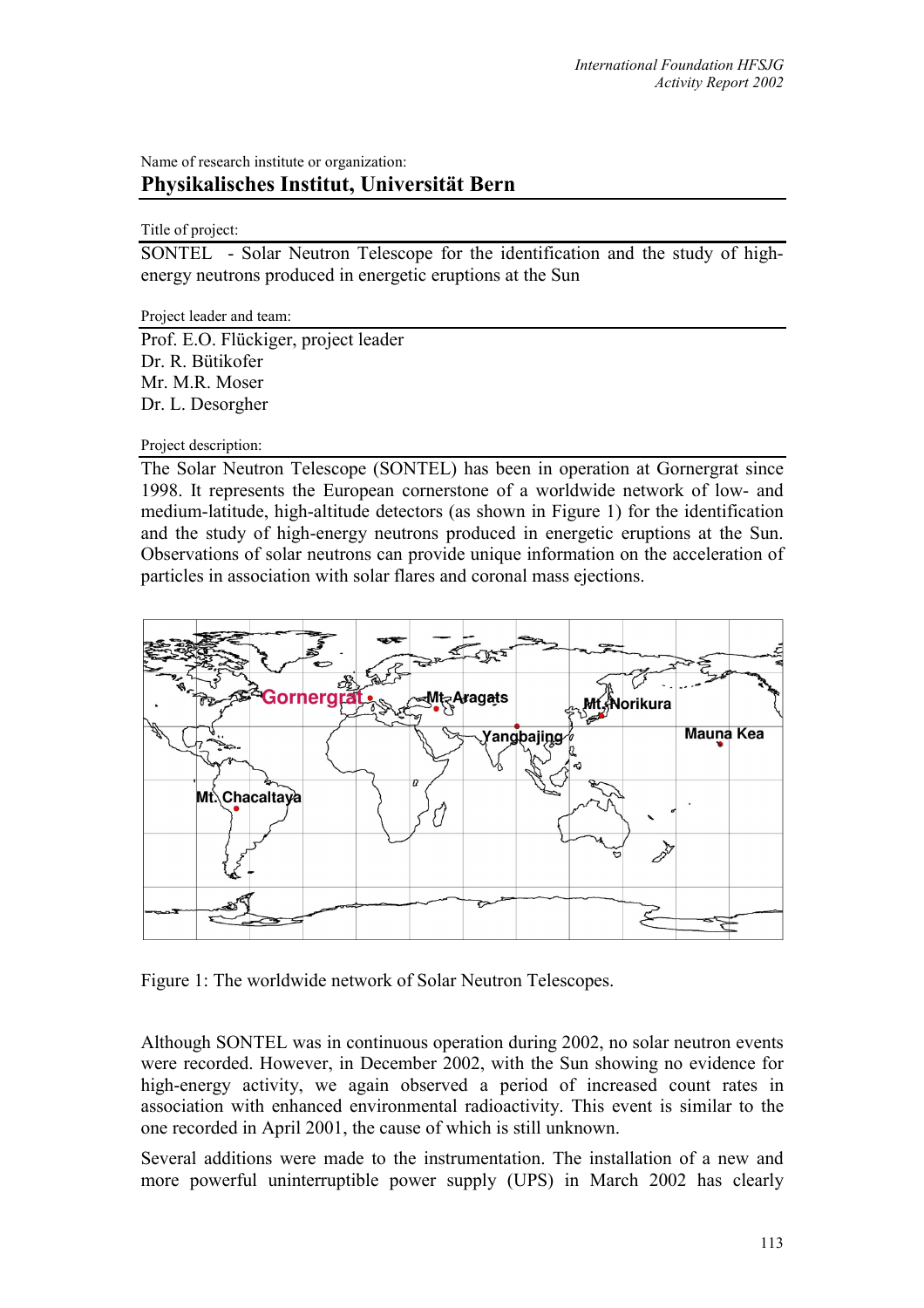improved the reliability in the operation of the detector. The interesting environmental radioactivity measurements made during a campaign in spring 2001 prompted us to permanently operate a radioactivity monitoring unit in the laboratory container of SONTEL. We installed the same type of environmental radioactivity monitoring unit as used during the 2001 campaign, i.e. a "Gamma Tracer" unit manufactured by Genitron Instruments GmbH, Frankfurt am Main, Germany. For comparison, another "Gamma Tracer" unit was placed in the detector housing of the NM64 neutron monitor at Jungfraujoch. We are convinced that additional measurements will finally help us in identifying the cause of these intensity increases.

For a proper interpretation of the SONTEL recordings, it is essential to know the relationship between the counting rates of the detector and the primary particle flux penetrating the Earth's atmosphere. This relationship can hardly be determined experimentally. Within the scope of his diploma thesis, Michael Moser developed two Monte Carlo applications to determine the detector properties of SONTEL at Gornergrat theoretically. The Monte Carlo codes are based on CERN's GEANT3 libraries, which allow the simulation of the interaction processes of radiation with matter. With an unprecedented degree of particularization, the first application calculates the efficiencies of the various SONTEL channels for neutrons, protons, muons, electrons, and gamma-radiation in the energy range 40 MeV – 20 GeV. The second GEANT3 application determines the secondary particle spectra in the atmosphere above the detector as function of the primary neutron energy. Together, the two programs allow the simulation of the detector response to solar neutrons during solar cosmic ray events. The simulation of a solar neutron event of the same magnitude and type as the one on June 3, 1982, showed that the lowest energy neutron channel of SONTEL can identify solar neutrons above  $\sim$  400 MeV with a significance of up to  $\sim 10\sigma$  in the one-minute values. In Figure 2 the simulated relative one-minute counting rates of the SONTEL neutron channels for the June 3, 1982, solar neutron event are compared with the measurements of the 18-IGY neutron monitor at Jungfraujoch. As can be seen, the simulated response of SONTEL is comparable in amplitude with the response of the neutron monitor. In contrast to the neutron monitor recordings, however, the SONTEL data allow for a clear identification of the intensity increase as a solar neutron event via the comparison of the count rates in the SONTEL energy channels with and without anticoincidence of the scintillators and the proportional counters acting as a veto shield. The simulations also revealed certain limitations of SONTEL in its present configuration in providing information on the primary neutron spectrum and the solar neutron arrival direction.

The developed Monte Carlo applications are a convenient tool to simulate possible improvements of the SONTEL detector such as the optimal choice of the discriminator levels or the installation of additional absorbers for an enhanced directional resolution.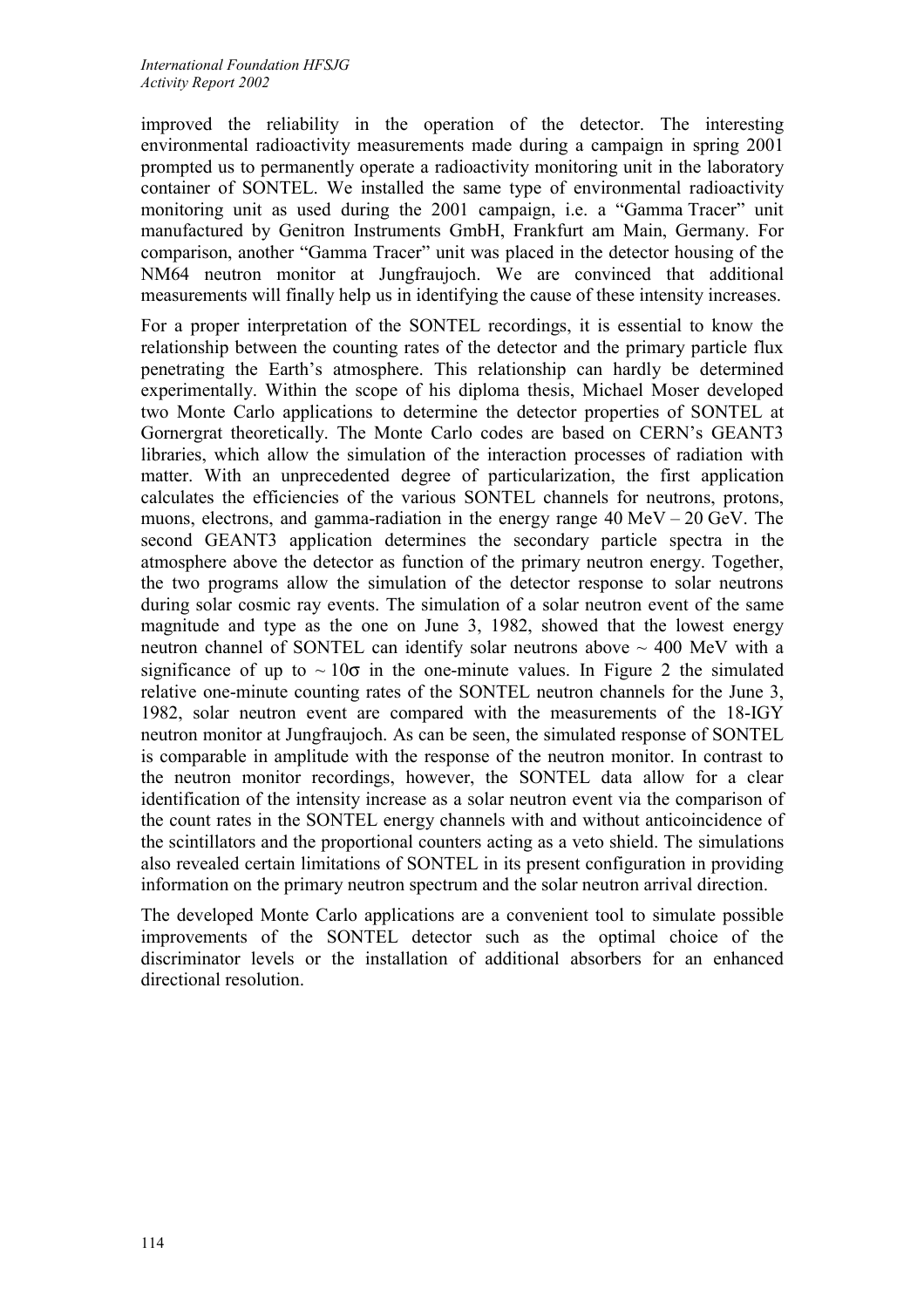

Figure 2: Increase in the 18-IGY neutron monitor counting rate at Jungfraujoch recorded during the solar neutron event on June 3, 1982. The simulated relative increases in the SONTEL neutron channels  $> 40$ ,  $> 80$ ,  $> 120$ , and  $> 160$  MeV are indicated for three one-minute intervals during the maximum of the solar neutron event.

This research is supported by the Swiss National Science Foundation (grant NF 20- 067092.01) and the Grant-in-Aid for Scientific Research on Priority Area (B) of the Ministry of Education, Science, Sports and Culture, Japan.

Key words:

Astrophysics, cosmic rays, solar neutrons

Internet data bases:

[http://kspc4.unibe.ch/sontel.html](http://kspc4.unibe.ch/nm)

[http://stelab.nagoya-u.ac.jp/ste-www1/div3/CR/ Neutron/index.html](http://stelab.nagoya-u.ac.jp/ste-www1/div3/CR/Neutron/index.html)

Collaborating partners/networks:

- Prof. Y. Muraki , Prof. Y. Matsubara, Dr. T. Sako, Dr. H. Tsuchiya, Solar Terrestrial Environment Laboratory, Nagoya University, Nagoya 464-8601, Japan
- Prof. T. Sakai; Physical Science Lab., College of Industrial Technology, Nihon University, 2-11-1 shin-ei, Narashino-shi, Chiba 275, Japan
- Prof. A. Chilingarian, Cosmic Ray Divison, Yerevan Physics Institute, Yerevan, 375036, Armenia